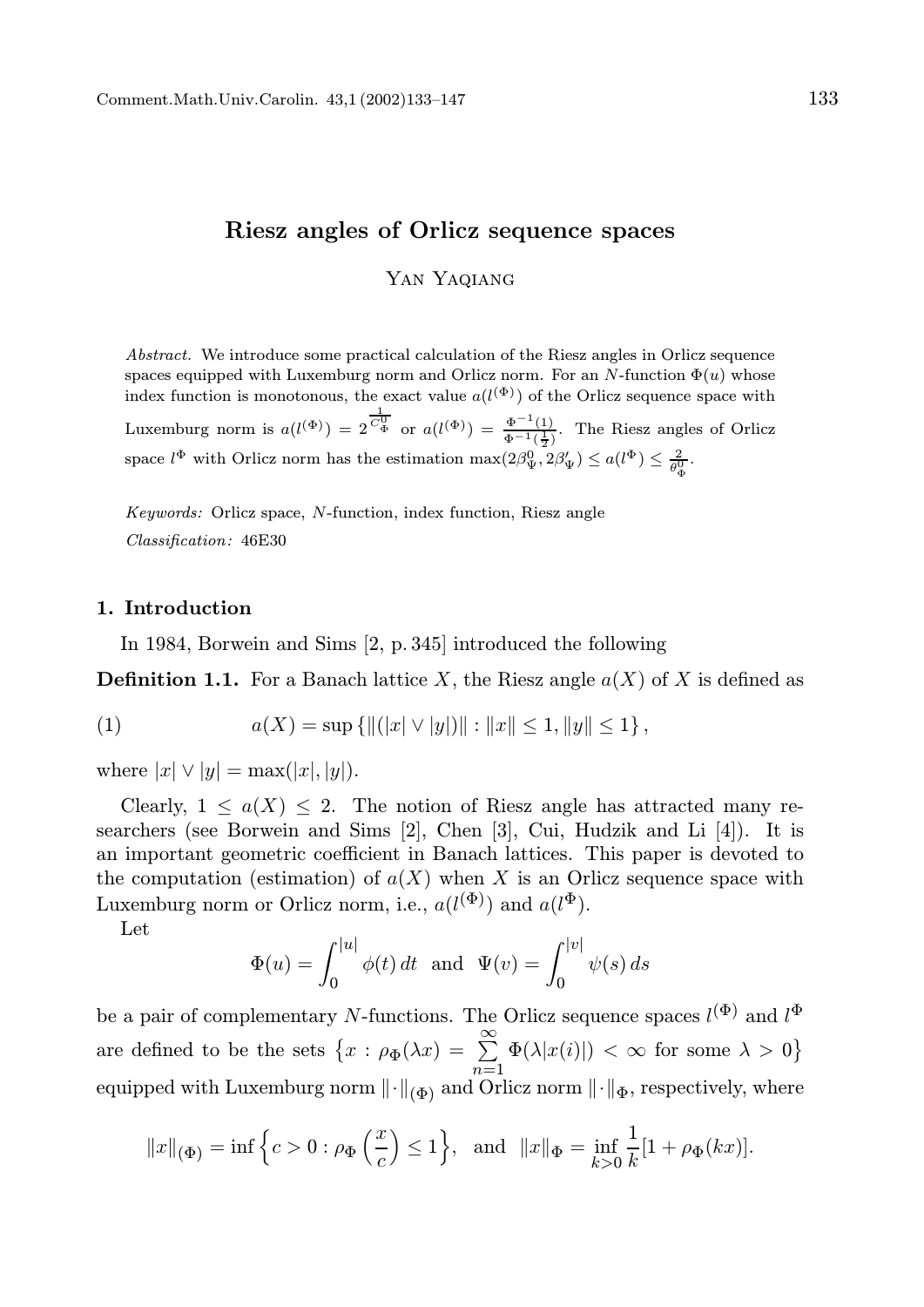$\Phi(u)$  is said to satisfy the  $\Delta_2$ -condition for small u, in symbol  $\Phi \in \Delta_2(0)$ , if there exist  $u_0 > 0$  and  $k > 2$  such that  $\Phi(2u) \leq k \Phi(u)$  for  $0 \leq u \leq u_0$ . An *N*-function  $\Phi(v)$  is said to satisfy the  $\nabla_2$ -condition if its complementary N-function satisfies the  $\Delta_2$ -condition.

In Orlicz spaces, Borwein and Sims [2, p. 347] proved: If  $\Phi \in \nabla_2(0)$ , then  $a(l^{(\Phi)}) < 2$ . Chen [3, p. 118] showed that if  $\Phi \notin \nabla_2(0)$ , then  $a(l^{(\Phi)}) = 2$ . Thus, we can state the results as follows:

**Proposition 1.2** ([2], [3]). Let  $\Phi$  be an N-function; then  $\Phi \in \nabla_2(0)$  if and only if  $a(l^{(\Phi)}) < 2$ .

The result analogous to the above proposition for spaces with Orlicz norm will be given in this paper (see Corollary 3.4). We first introduce some propositions on indices and index functions. Simonenko [8] and Semenov [7] introduced the following indices:

(2) 
$$
A^0_{\Phi} = \liminf_{t \to 0} \frac{t\phi(t)}{\Phi(t)}, \qquad B^0_{\Phi} = \limsup_{t \to 0} \frac{t\phi(t)}{\Phi(t)};
$$

(3) 
$$
\alpha_{\Phi}^{0} = \liminf_{u \to 0} \frac{\Phi^{-1}(u)}{\Phi^{-1}(2u)}, \qquad \beta_{\Phi}^{0} = \limsup_{u \to 0} \frac{\Phi^{-1}(u)}{\Phi^{-1}(2u)}.
$$

The same indices can be applied to  $\Psi(v)$ . Later on, these indices were extensively studied (see Maligranda [6]) and were used by Rao and Ren (see [9]) to calculate the packing sphere and the other important constants. We have the relationship:

Proposition 1.3 (Lindenstrauss and Tzafriri [5], Yan [10], Rao and Ren [9]). Let  $\Phi$ ,  $\Psi$  be a pair of complementary N-functions. Then, we have

(4) 
$$
\frac{1}{A_{\Phi}^0} + \frac{1}{B_{\Psi}^0} = 1 = \frac{1}{A_{\Psi}^0} + \frac{1}{B_{\Phi}^0},
$$

(5) 
$$
2\alpha_{\Phi}^0 \beta_{\Psi}^0 = 1 = 2\alpha_{\Psi}^0 \beta_{\Phi}^0,
$$

(6) 
$$
2^{-\frac{1}{A_{\Phi}^0}} \leq \alpha_{\Phi}^0 \leq \beta_{\Phi}^0 \leq 2^{-\frac{1}{B_{\Phi}^0}}.
$$

For the index functions of N-functions, the author obtained the following results.

**Proposition 1.4** (Yan [10]). Let  $\Phi$  be an *N*-function,  $\phi(t)$  its right derivative. Denote

(7) 
$$
F_{\Phi}(t) = \frac{t\phi(t)}{\Phi(t)}, \qquad G_{\Phi}(c, u) = \frac{\Phi^{-1}(u)}{\Phi^{-1}(cu)}, \qquad (c > 1).
$$

Then  $F_{\Phi}(t)$  is increasing (decreasing) on  $(0, \Phi^{-1}(u_0))$  if and only if  $G_{\Phi}(c, u)$  is increasing (decreasing) on  $(0, \frac{u_0}{c})$  for every  $c > 1$ .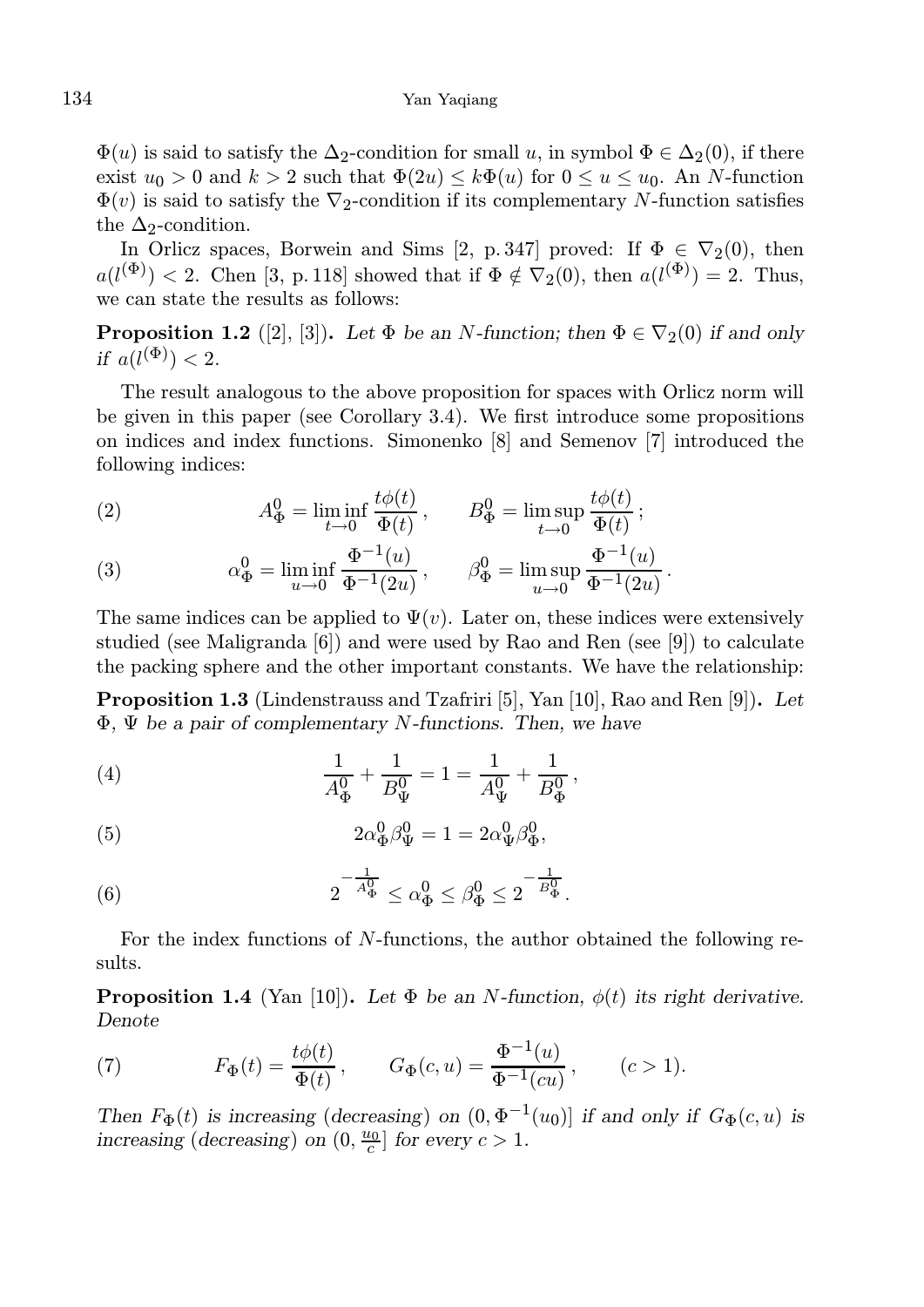**Proposition 1.5** (Yan [10]). Let  $\Phi$ ,  $\Psi$  be a pair of N-functions, and  $\phi$ ,  $\psi$  be their right derivative, respectively.  $C > 0$ ,  $F_{\Phi}(t)$  and  $F_{\Psi}(s)$  are defined as in (7), i.e.,

$$
F_{\Phi}(t) = \frac{t\phi(t)}{\Phi(t)}, \qquad F_{\Psi}(s) = \frac{s\psi(s)}{\Psi(s)}, \qquad t, s > 0.
$$

## Then

(i)  $F_{\Phi}(t)$  is increasing (decreasing) on  $(0, \psi(C)]$  if and only if  $F_{\Psi}(s)$  is decreasing (increasing) on  $(0, C]$ .

(ii) Denote

(8) 
$$
a_{\Phi}^* = \inf \{ F_{\Phi}(t) : t \in (0, \psi(C)] \},
$$

(9) 
$$
b_{\Psi}^* = \sup \{ F_{\Psi}(s) : s \in (0, C] \}.
$$

Then

(10) 
$$
\frac{1}{a_{\Phi}^{*}} + \frac{1}{b_{\Psi}^{*}} = 1.
$$

#### 2. Riesz angles of Orlicz sequence spaces with Luxemburg norm

**Theorem 2.1.** Let  $\Phi$  be an N-function; then

(11) 
$$
\max\left(\frac{1}{\alpha_{\Phi}'}, \frac{1}{\alpha_{\Phi}^0}\right) \le a(l^{(\Phi)}) \le \frac{1}{\tilde{\alpha}_{\Phi}},
$$

where  $\alpha_{\Phi}^{0}$  is defined as (3), and

(12) 
$$
\alpha'_{\Phi} = \inf \left\{ \frac{\Phi^{-1}(\frac{1}{2k})}{\Phi^{-1}(\frac{1}{k})} : k = 1, 2, \cdots \right\},\
$$

(13) 
$$
\tilde{\alpha}_{\Phi} = \inf \left\{ \frac{\Phi^{-1}(u)}{\Phi^{-1}(2u)} : 0 < u \le \frac{1}{2} \right\}.
$$

PROOF: We first prove

(14) 
$$
\frac{1}{\alpha_{\Phi}^0} \leq a(l^{(\Phi)}).
$$

The method is similar to that of Rao and Ren [9, Lemma 2.2(i)]. By the definition of  $\alpha_{\Phi}^0$ , there exists a sequence  $1 > u_n \searrow 0$  such that

$$
\lim_{n \to \infty} \frac{\Phi^{-1}(u_n)}{\Phi^{-1}(2u_n)} = \alpha_{\Phi}^0.
$$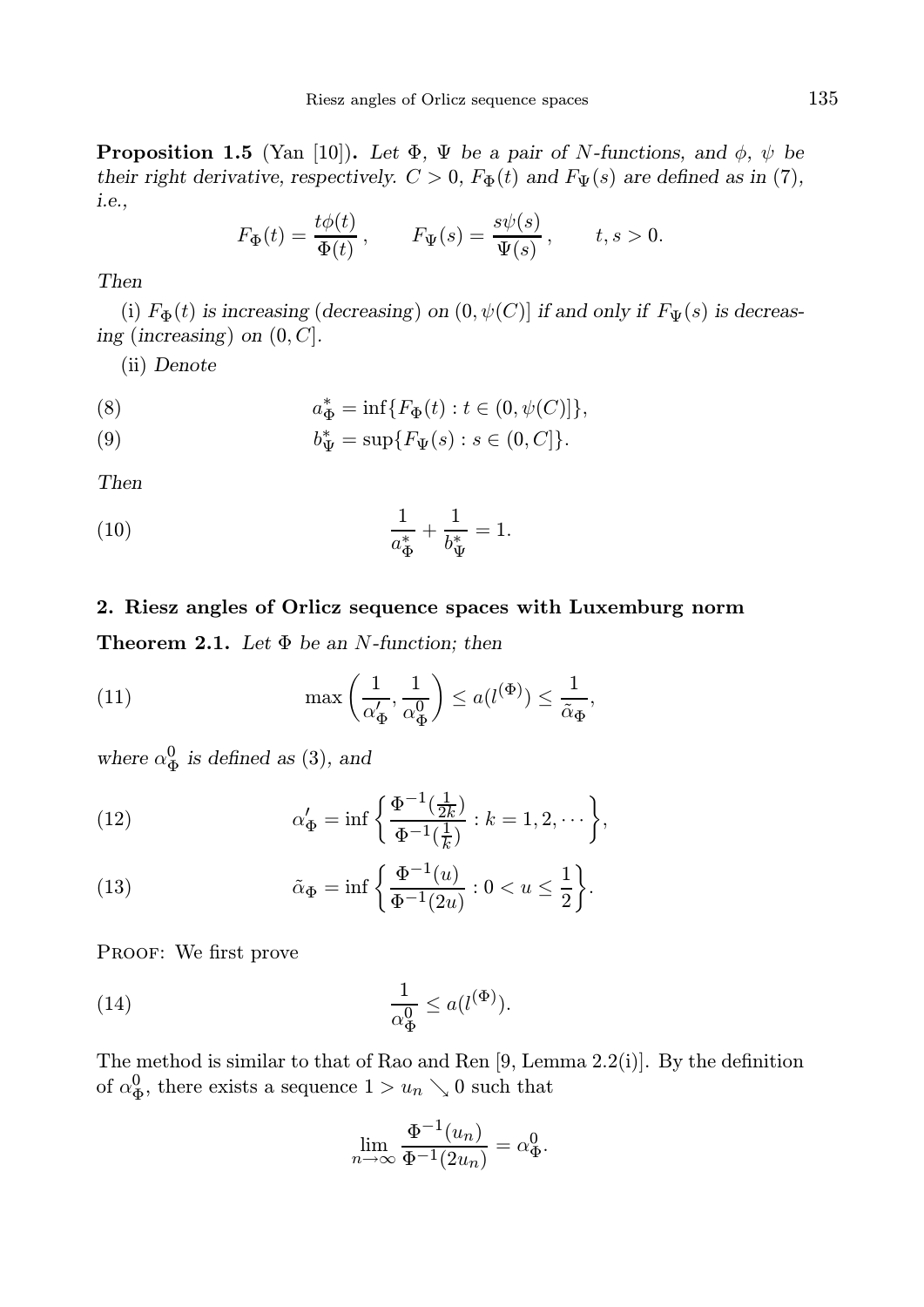For any  $0 < \varepsilon < 1$ , select an integer  $n_0 \ge 1$  such that  $u_n < \frac{\varepsilon}{2}$  for  $n \ge n_0$  and  $[\Phi^{-1}(u_n)/\Phi^{-1}(2u_n)] < \alpha_{\Phi}^0 + \varepsilon$ . For convenience, put  $u_0 = u_{n_0}$ . Then

(15) 
$$
2u_0 < \varepsilon, \qquad \Phi^{-1}(2u_0) > \frac{\Phi^{-1}(u_0)}{\alpha_{\Phi}^0 + \varepsilon}.
$$

Let  $k_0 = \left[\frac{1}{2u_0}\right]$  be the integral part of  $\frac{1}{2u_0}$ . Then  $k_0 \leq \frac{1}{2u_0} < k_0 + 1$ , and so  $\frac{1}{2k_0} < \frac{u_0}{1-2u_0}$ . Define

$$
x_0 = \Phi^{-1}(2u_0) \sum_{i=1}^{k_0} e_i
$$
,  $y_0 = \Phi^{-1}(2u_0) \sum_{i=k_0+1}^{2k_0} e_i$ ,

where  $e_i = (0)$ i  $\overline{0, \cdots, 0, 1}, 0, 0, \cdots$ ). It is easy to see that

$$
||x_0||_{(\Phi)} = ||y_0||_{(\Phi)} = \frac{\Phi^{-1}(2u_0)}{\Phi^{-1}(\frac{1}{k_0})} \le 1.
$$

It follows from (15) that

$$
\begin{aligned} ||(|x_0| \vee |y_0|)||_{(\Phi)} &= ||x_0 + y_0||_{(\Phi)} = \frac{\Phi^{-1}(2u_0)}{\Phi^{-1}(\frac{1}{2k_0})} \\ &> \frac{\Phi^{-1}(u_0)}{(\alpha_\Phi^0 + \varepsilon)\Phi^{-1}(\frac{1}{2k_0})} > \frac{(1 - 2u_0)\Phi^{-1}(\frac{u_0}{1 - 2u_0})}{(\alpha_\Phi^0 + \varepsilon)\Phi^{-1}(\frac{1}{2k_0})} \\ &> \frac{1 - \varepsilon}{\alpha_\Phi^0 + \varepsilon}, \end{aligned}
$$

so (14) holds since  $\varepsilon$  is arbitrary.

Next we show

(16) 
$$
\frac{1}{\alpha_{\Phi}'} \leq a(l^{(\Phi)}).
$$

For every  $k \geq 1$ , define

$$
Z_k = (0, 0, \cdots, 0), \qquad X_k = \Phi^{-1}(\frac{1}{k})(1, 1, \cdots, 1),
$$

with dim  $Z_k = \dim X_k = k$ . Denote

$$
x_0 = (X_k, Z_k, Z_k, \cdots), \qquad y_0 = (Z_k, X_k, Z_k, \cdots).
$$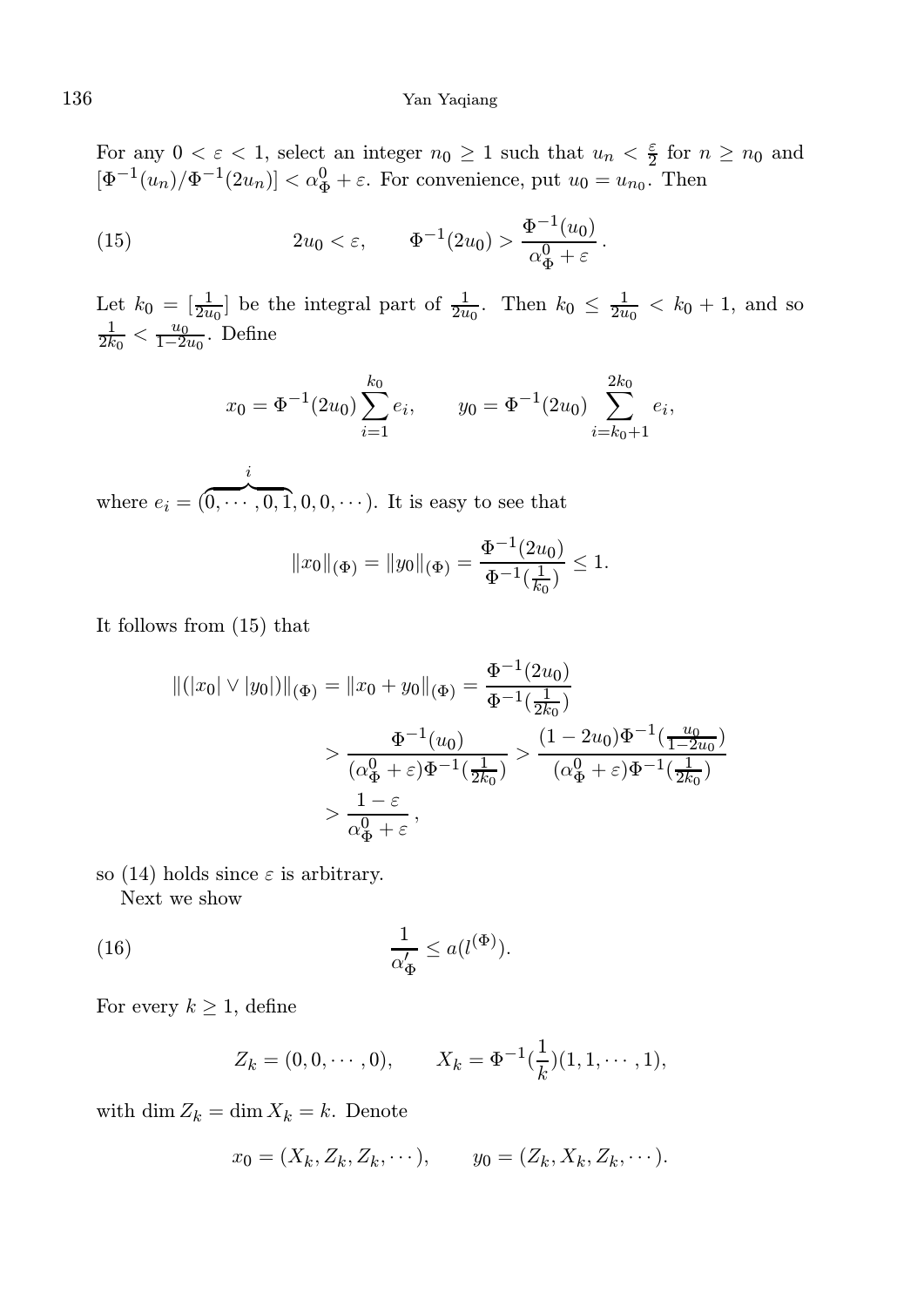Then  $||x_0||_{(\Phi)} = ||y_0||_{(\Phi)} = 1$  and

$$
\|(|x_0| \vee |y_0|)\|_{(\Phi)} = \frac{\Phi^{-1}(\frac{1}{k})}{\Phi^{-1}(\frac{1}{2k})}.
$$

Therefore

$$
a(l^{(\Phi)}) \ge \sup \left\{ \frac{\Phi^{-1}(\frac{1}{k})}{\Phi^{-1}(\frac{1}{2k})} : k = 1, 2, \cdots \right\} = \frac{1}{\alpha_{\Phi}'}.
$$

Observe that (16) was proved by Borwein and Sims (see [2, p. 347]). However their proof is too complex and attached with an extra assumption  $\Phi(1) = 1$ .

.

Finally, it remains to show

(17) 
$$
a(l^{(\Phi)}) \leq \frac{1}{\tilde{\alpha}_{\Phi}}
$$

By the definition of  $\tilde{\alpha}_{\Phi}$ ,  $\tilde{\alpha}_{\Phi} \le \frac{\Phi^{-1}(u)}{\Phi^{-1}(2u)}$  for  $0 < u \le \frac{1}{2}$ , so that

(18) 
$$
\Phi(\tilde{\alpha}_{\Phi} \Phi^{-1}(2u)) \le u, \qquad 0 < u \le \frac{1}{2}.
$$

For each  $x = (x(i)), y = (y(i)) \in l^{(\Phi)}$  satisfying  $||x||_{(\Phi)} \leq 1$ ,  $||y||_{(\Phi)} \leq 1$ , we have  $\rho_{\Phi}(x) \leq 1$ ,  $\rho_{\Phi}(y) \leq 1$ . Thus

$$
\frac{1}{2}\Phi(|x(i)|) \leq \frac{1}{2}, \qquad \frac{1}{2}\Phi(|y(i)|) \leq \frac{1}{2}.
$$

Note that (18) also holds for  $u = 0$ . Substitute  $u_i = \frac{1}{2}\Phi(|x(i)|)$  and  $u_i =$  $\frac{1}{2}\Phi(|y(i)|)$  into (18); we have

$$
(19) \qquad \Phi(\tilde{\alpha}_{\Phi}|x(i)|) \leq \frac{1}{2}\Phi(|x(i)|), \qquad \Phi(\tilde{\alpha}_{\Phi}|y(i)|) \leq \frac{1}{2}\Phi(|y(i)|), \qquad i \geq 1.
$$

It follows from (19) that

$$
\rho_{\Phi}(\tilde{\alpha}_{\Phi}(|x| \vee |y|)) \leq \rho_{\Phi}(\tilde{\alpha}_{\Phi}|x|) + \rho_{\Phi}(\tilde{\alpha}_{\Phi}|y|)
$$
  
= 
$$
\sum_{i=1}^{\infty} \Phi(\tilde{\alpha}_{\Phi}|x(i)|) + \sum_{i=1}^{\infty} \Phi(\tilde{\alpha}_{\Phi}|y(i)|)
$$
  

$$
\leq \frac{1}{2} \sum_{i=1}^{\infty} \Phi(|x(i)|) + \frac{1}{2} \sum_{i=1}^{\infty} \Phi(|y(i)|)
$$
  
= 
$$
\frac{1}{2} \rho_{\Phi}(x) + \frac{1}{2} \rho_{\Phi}(y) \leq 1.
$$

Therefore,

$$
\|(|x_0|\vee|y_0|)\|_{(\Phi)}\leq \frac{1}{\tilde{\alpha}_{\Phi}}.
$$

Thus (16) holds since x and y are arbitrary. Consequently, (11) follows from (14), (16) and (17). (The idea of the proof for (17) is due to Benavides and Rodriguez [1] for estimation of the weakly convergent sequence coefficient  $WCS(l^{(\Phi)}).$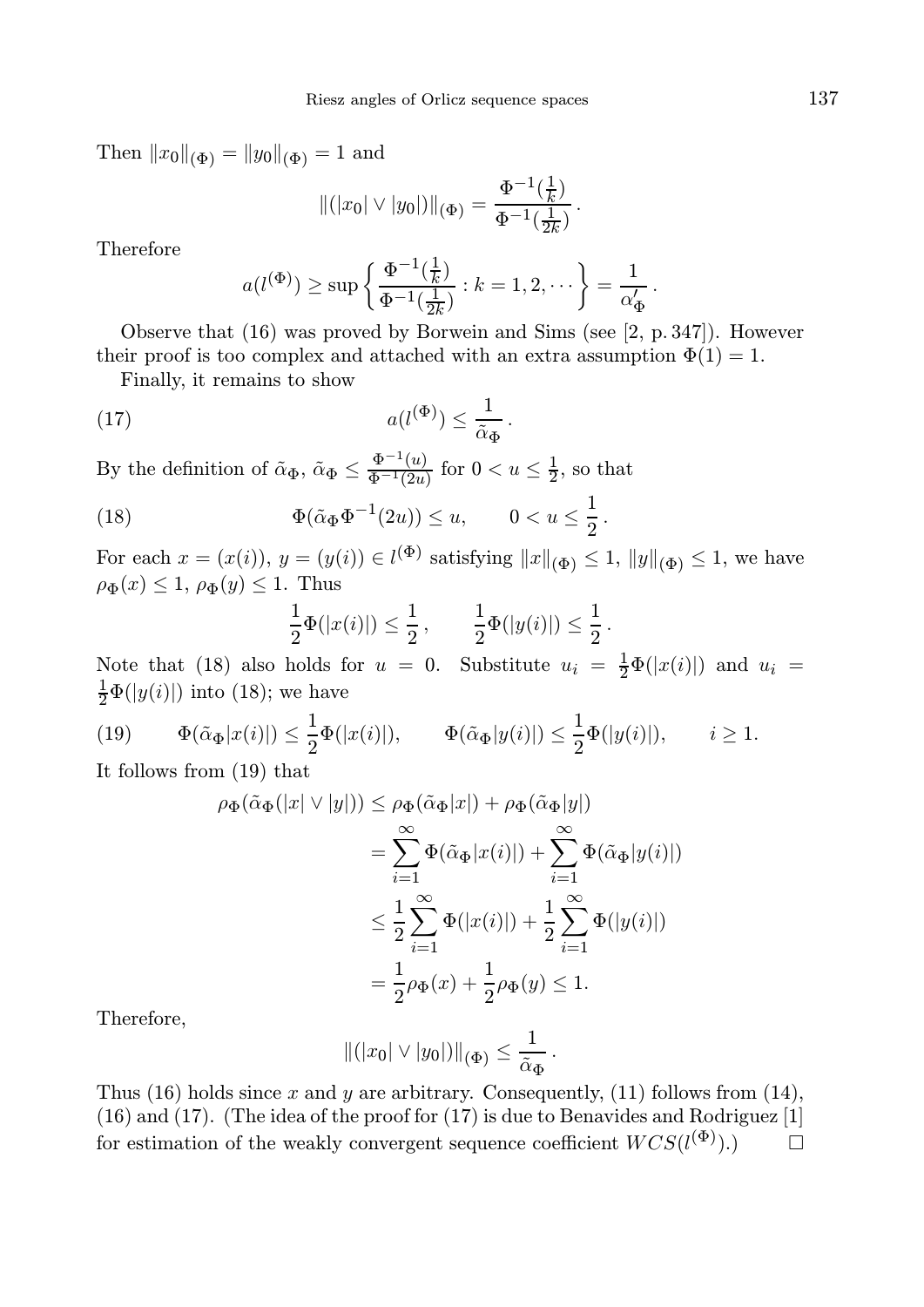**Remark 2.2.** Proposition 1.2 may be deduced from (11). Indeed, if  $\Phi \notin \nabla_2(0)$ , then  $\alpha_{\Phi}^{0} = \frac{1}{2}$ , and by (14), one has  $2 \leq a(l^{(\Phi)})$ , which implies  $a(l^{(\Phi)}) = 2$  since  $a(l^{(\Phi)}) \leq 2$  always holds. On the other hand, if  $\Phi \in \nabla_2(0)$  then  $\frac{1}{2} < \alpha_{\Phi}^0$ . Observe that  $[\Phi^{-1}(u)/\Phi^{-1}(2u)] > \frac{1}{2}$  for  $0 < u \leq \frac{1}{2}$ , therefore  $\tilde{\alpha}_{\Phi} > \frac{1}{2}$ , and hence,  $a(l^{(\Phi)}) < 2$  by (11).

Example 2.3 (Borwein and Sims [2, p. 346]).

(20) 
$$
a(l^p) = 2^{\frac{1}{p}}(1 < p < \infty).
$$

In [2], (20) was proved by means of Bohnenblust's inequality. Here we simply deduce it from Theorem 2.1. In fact, let  $\Phi(u) = |u|^p$ , then  $l^p = l^{(\Phi)}$  and  $\|\cdot\|_p =$  $\|\cdot\|_{(\Phi)}$ . Since

$$
\frac{\Phi^{-1}(u)}{\Phi^{-1}(2u)} = 2^{-\frac{1}{p}}, \qquad 0 < u < \infty,
$$

we have  $\alpha_{\Phi}^0 = \tilde{\alpha}_{\Phi} = 2^{-\frac{1}{p}}$ , and (20) holds.

We now present formulas for the exact value of  $a(l^{(\Phi)})$ .

**Theorem 2.4.** For an N-function  $\Phi \in \nabla_2(0)$ , we have:

(i) if  $F_{\Phi}(t) = \frac{t\phi(t)}{\Phi(t)}$  is increasing on  $(0, \Phi^{-1}(1))$ , then

(21) 
$$
a(l^{(\Phi)}) = 2^{\frac{1}{C_{\Phi}^0}},
$$

where  $C^0_{\Phi} = \lim_{t \to 0}$  $t\phi(t)$  $\frac{\mu\varphi(t)}{\Phi(t)}$ ;

(ii) if  $F_{\Phi}(t)$  is decreasing on  $(0, \Phi^{-1}(1))$ , then

(22) 
$$
a(l^{(\Phi)}) = \frac{\Phi^{-1}(1)}{\Phi^{-1}(\frac{1}{2})}.
$$

PROOF: (i) If  $F_{\Phi}(t)$  is increasing on  $(0, \Phi^{-1}(1)]$ , then  $C_{\Phi}^0 = \lim_{t \to 0}$  $t\phi(t)$  $\frac{\partial \varphi(t)}{\partial \varphi(t)}$  exists; and  $G_{\Phi}(u) = \frac{\Phi^{-1}(u)}{\Phi^{-1}(2u)}$  is increasing on  $(0, \frac{1}{2}]$  (see Proposition 1.4), so by Proposition 1.3(6),

$$
\alpha'_{\Phi} = \alpha_{\Phi}^{0} = \lim_{u \to 0} \frac{\Phi^{-1}(u)}{\Phi^{-1}(2u)} = 2^{-\frac{1}{C_{\Phi}^{0}}},
$$

and hence (21) follows from (11).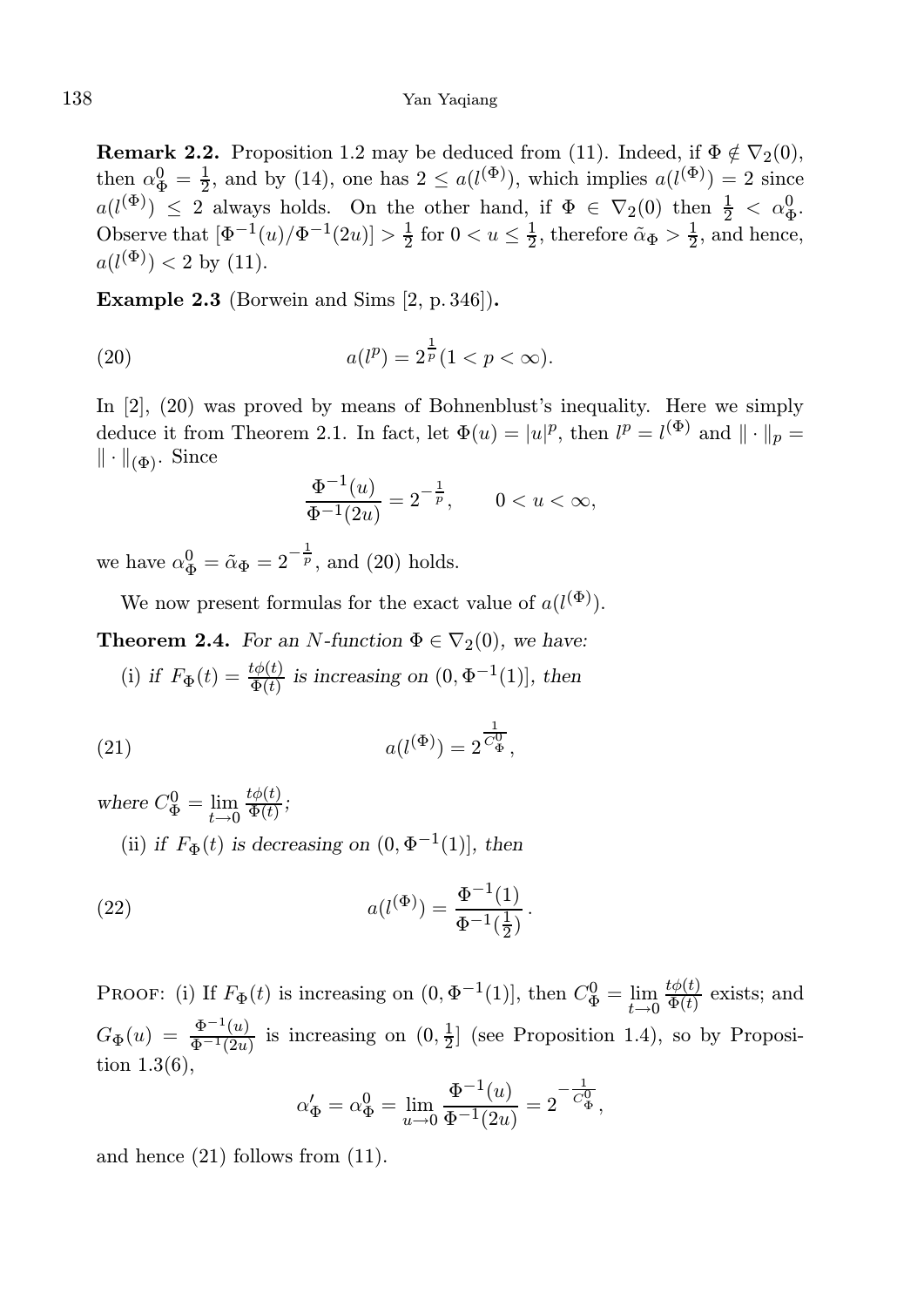(ii) If  $F_{\Phi}(t)$  is decreasing on  $(0, \Phi^{-1}(1)]$ , then  $G_{\Phi}(u) = \frac{\Phi^{-1}(u)}{\Phi^{-1}(2u)}$  is also decreasing on  $(0, \frac{1}{2}]$ . Therefore,

$$
\alpha_{\Phi}^0 \ge \alpha_{\Phi}' = \tilde{\alpha}_{\Phi} = G_{\Phi}(\frac{1}{2}) = \frac{\Phi^{-1}(\frac{1}{2})}{\Phi^{-1}(1)}.
$$

Thus (22) is derived from the above and (11). The proof is completed.  $\Box$ Example 2.5. Suppose

(23) 
$$
M(u) = e^{|u|} - |u| - 1, \qquad N(v) = (1 + |v|) \ln(1 + |v|) - |v|.
$$

Then it is not difficult to check that  $F_M(t) = \frac{t(e^t - 1)}{e^t - t - 1}$  $\frac{t(e-1)}{e^t-t-1}$  is increasing on  $(0,\infty)$  and  $C_M^0 = 2$  (see [9, Example 2.6]). Moreover,  $F_N(s) = \frac{sN'(s)}{N(s)}$  $\frac{N(S)}{N(s)}$  is decreasing on  $(0, \infty)$ and  $C_N^0 = 2$ . Thus,  $M, N \in \nabla_2(0)$ , which satisfy the condition of Theorem 2.4, so that

$$
(24) \qquad \qquad a(l^{(M)}) = \sqrt{2},
$$

(25) 
$$
a(l^{(N)}) = \frac{N^{-1}(1)}{N^{-1}(\frac{1}{2})} \approx 1.487.
$$

# 3. Riesz angles of Orlicz sequence spaces with Orlicz norm

We first present some auxiliary lemmas. Observe that for a Banach lattice  $X$ , the Riesz angle  $a(X)$  can be expressed as

(26) 
$$
a(X) = \sup\{\|(|x| \vee |y|)\| : x, y \in S(X)\},\
$$

where  $S(X)$  is the unit sphere of X.

Since

$$
1 < \frac{C\Phi^{-1}(u_0)}{\Phi^{-1}(Cu_0)} < C, \qquad 0 < u_0 < \infty,
$$

for any N-function  $\Phi$  and  $C > 1$ , we have:

**Proposition 3.1** (Chen [3]). For an N-function  $\Phi$  and a constant  $C > 1$ , one has:

(i) 
$$
\Phi \in \nabla_2(0)
$$
 if and only if  $1 < \liminf_{u \to 0} [C\Phi^{-1}(u)/\Phi^{-1}(Cu)];$  \n(ii)  $\Phi \in \Delta_2(0)$  if and only if  $\limsup_{u \to 0} [C\Phi^{-1}(u)/\Phi^{-1}(Cu)] < C$ .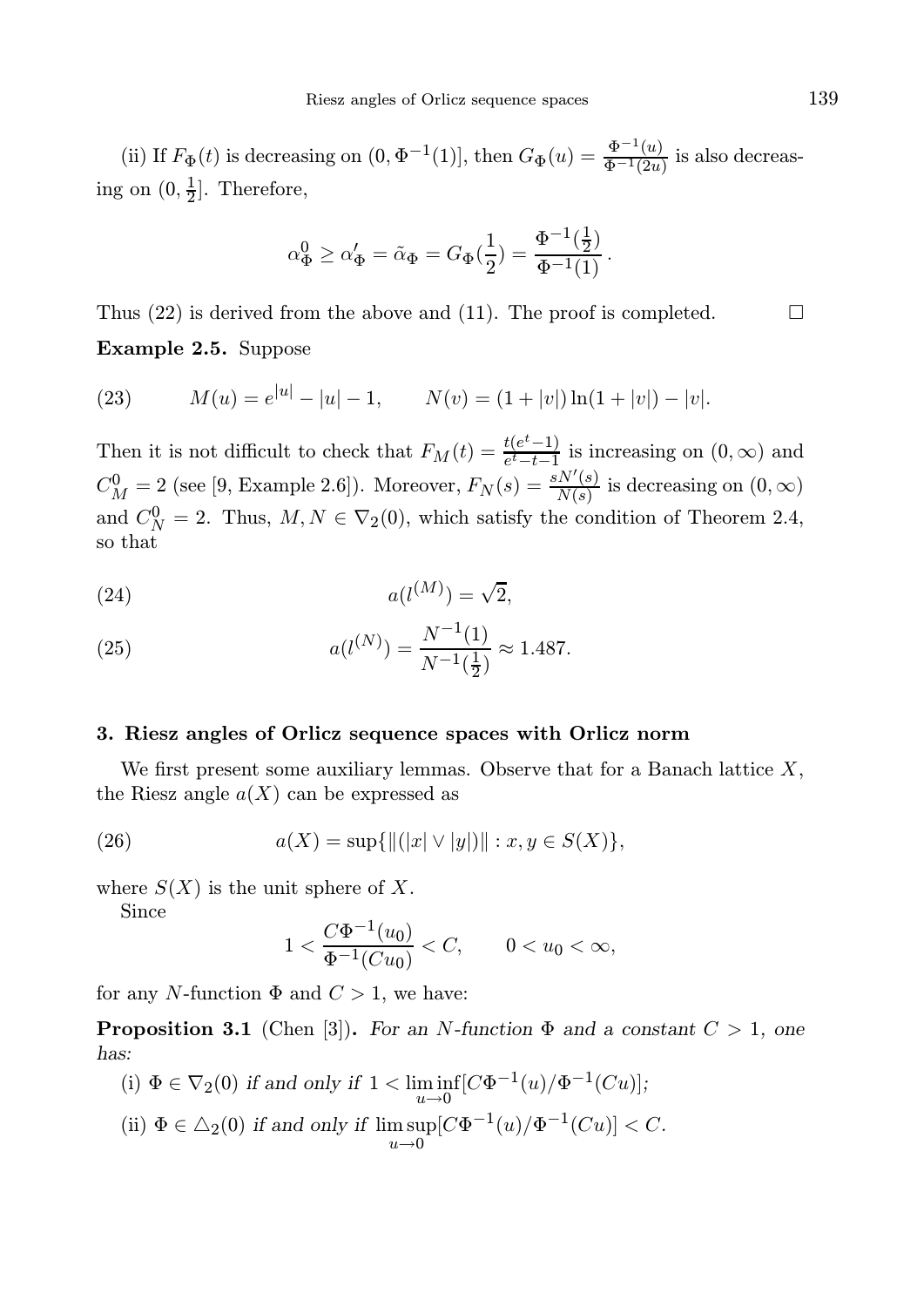140 Yan Yaqiang

**Lemma 3.2.** Let  $\Phi$  and  $\Psi$  be a pair of N-functions. Denote

(27) 
$$
Q_{\Phi} = \sup_{\|x\|_{\Phi} = 1} \left\{ k_x > 1 : \|x\|_{\Phi} = \frac{1}{k_x} \left[ 1 + \rho_{\Phi}(k_x x) \right] \right\}
$$

and

(28) 
$$
q_{\Phi} = \inf_{\|x\|_{\Phi}=1} \left\{ k_x > 1 : \|x\|_{\Phi} = \frac{1}{k_x} \left[ 1 + \rho_{\Phi}(k_x x) \right] \right\}.
$$

Then we have

(29) 
$$
a^*_{\Psi} \le q_{\Phi} \le Q_{\Phi} \le b^*_{\Psi},
$$

where

$$
(30) \ \ a_{\Psi}^* = \inf \left\{ \frac{s\psi(s)}{\Psi(s)} : 0 < s \le \Psi^{-1}(1) \right\}, \ b_{\Psi}^* = \sup \left\{ \frac{s\psi(s)}{\Psi(s)} : 0 < s \le \Psi^{-1}(1) \right\}.
$$

PROOF: The author [10] proved  $Q_{\Phi} \leq b_{\Psi}^*$ . Considering (10), it remains to show

(31) 
$$
a^*_{\Psi} = \frac{b^*_{\Phi}}{b^*_{\Phi} - 1} \leq q_{\Phi}.
$$

In fact, if  $\Phi \notin \Delta_2(0)$ , then  $\Psi \notin \nabla_2(0)$ , and so  $b_{\Phi}^* = \infty$ ,  $\frac{b_{\Phi}^*}{b_{\Phi}^* - 1} = 1 = a_{\Psi}^*$ , which means (31) holds. We show that (31) holds for  $\Phi \in \Delta_2(0)$ .

For every  $x = \{x(i)\} \in l^{\Phi}, ||x||_{\Phi} = 1$ , we have that  $\rho_{\Phi}(4k_x x) < \infty$ . Since

$$
\Phi(4u) \ge 2u\phi(2u) \ge \Psi(\phi(2u))
$$

we have  $\rho_{\Psi}(\phi(2k_x x)) < \infty$ . Now we shall prove

(32) 
$$
\lim_{\eta \to 0} \rho_{\Psi}[\phi((1+\eta)k_x x)] = \rho_{\Psi}[\phi(k_x x)].
$$

Indeed, for an arbitrary  $\varepsilon > 0$ , choose an i<sub>0</sub> satisfying

$$
\sum_{i>i_0}\Psi[\phi(2k_x|x(i)|)]<\frac{\varepsilon}{2}\,.
$$

We have for a sufficiently small  $\eta$ 

$$
\Psi[\phi(1+\eta)k_x|x(i)|)] - \Psi[\phi(k_x|x(i)|)] < \frac{\varepsilon}{2i_0} \qquad (i=1,2,\cdots,i_0)
$$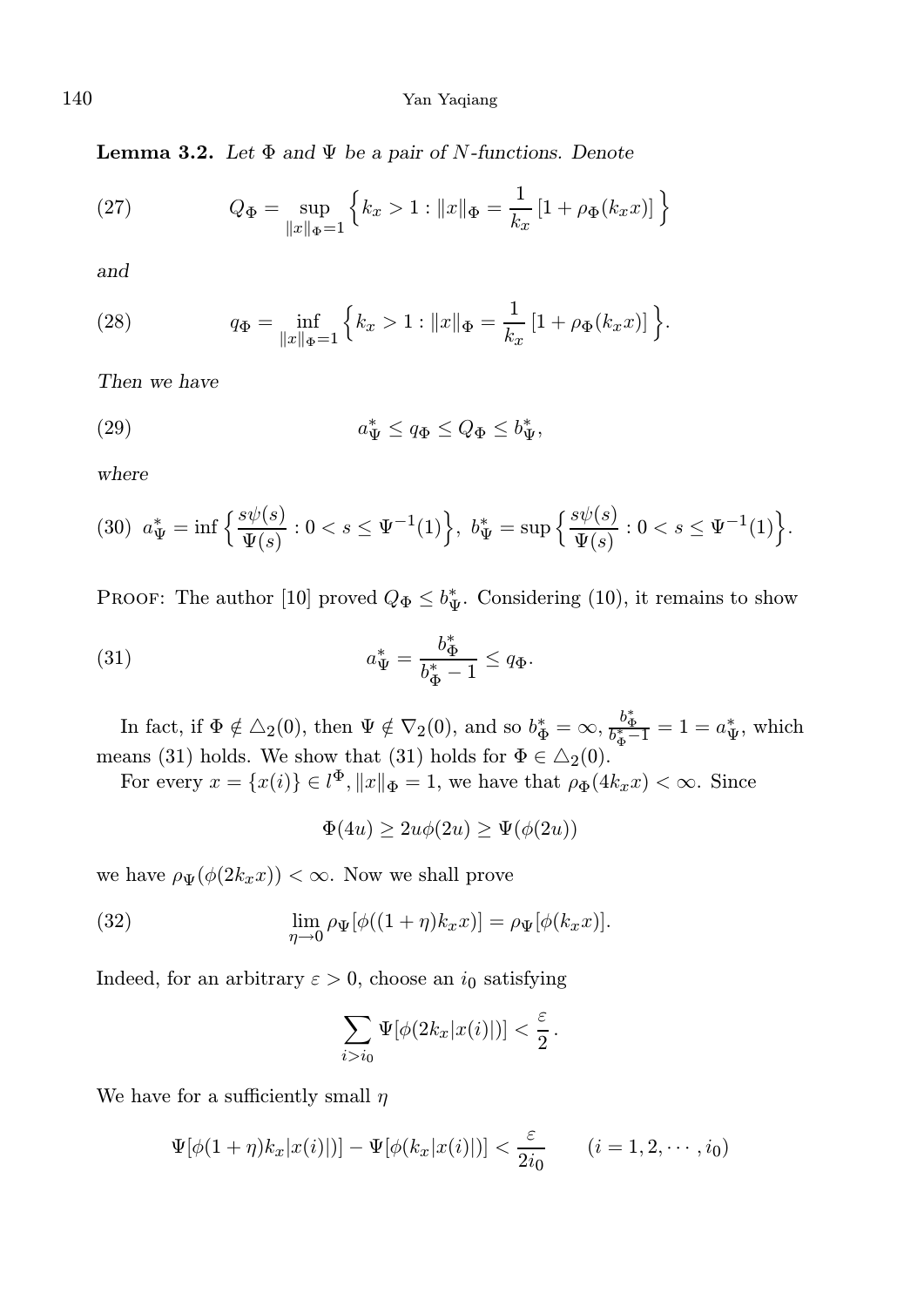by the right continuity of  $\Psi(\phi(\cdot))$ . It follows that

$$
\rho_{\Psi}[\phi((1+\eta)k_{x}x)] - \rho_{\Psi}[\phi(k_{x}x)]
$$
\n
$$
\leq \sum_{i=1}^{i_{0}} {\Psi[\phi(1+\eta)k_{x}|x(i)|)] - \Psi[\phi(k_{x}|x(i)|)] + \sum_{i>i_{0}}{\Psi[\phi(1+\eta)k_{x}|x(i)|)]}
$$
\n
$$
\leq \frac{\varepsilon}{2i_{0}}i_{0} + \frac{\varepsilon}{2} = \varepsilon,
$$

which implies (32). Since  $\rho_{\Psi}[\phi((1+\eta)k_x x)] \ge 1$  for all  $\eta > 0$ , we deduce from (32) that

(33) 
$$
\rho_{\Psi}[\phi(k_x x)] \geq 1.
$$

Analogously, we obtain

(34) 
$$
\rho_{\Psi}[\phi_{-}(k_{x}x)] \leq 1,
$$

where  $\phi_-(t)$  is the left derivative of  $\Phi(u)$ . Therefore,  $\Psi[\phi_-(k_x|x(i)|)] \leq 1$  for every i, and hence,

(35) 
$$
k_x|x(i)| \leq \psi_-[ \phi_-(k_x|x(i)|)] \leq \psi_-[ \Psi^{-1}(1)] \leq \psi_+[\Psi^{-1}(1)] \qquad i=1,2,\cdots.
$$

Finally, by(34), (35) and the definition of  $b_{\Phi}^*,$ 

$$
1 \leq \rho_{\Psi}[\phi(k_x x)] = \sum_{i=1}^{\infty} \Psi[\phi(k_x |x(i)|)]
$$
  
= 
$$
\sum_{i=1}^{\infty} [k_x |x(i)| \phi(k_x |x(i)|) - \Phi(k_x |x(i)|)]
$$
  

$$
\leq (b_{\Phi}^* - 1) \sum_{i=1}^{\infty} \Phi(k_x |x(i)|)
$$
  
= 
$$
(b_{\Phi}^* - 1) [\|(k_x) x\|_{\Phi} - 1]
$$
  
= 
$$
(b_{\Phi}^* - 1)(k_x - 1).
$$

It follows that  $\frac{b_{\Phi}^*}{b_{\Phi}^*-1} \leq k_x$ . So (31) holds since x is arbitrary.

**Theorem 3.3.** (i) Let  $\Phi$  be an N-function and  $\Psi$  its complementary N-function. Then

(36) 
$$
\max(2\beta_{\Psi}^0, 2\beta_{\Psi}') \leq a(l^{\Phi}),
$$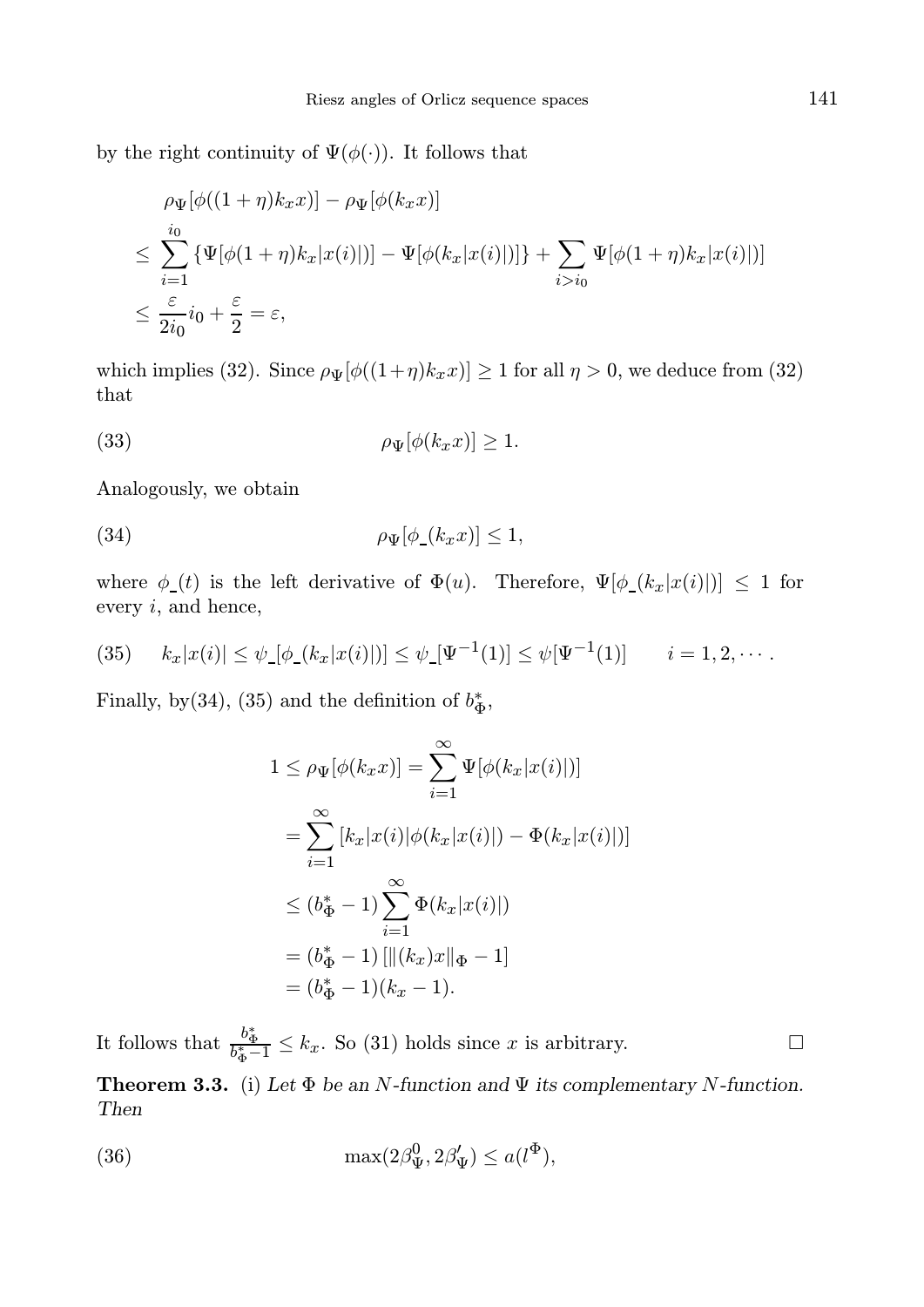where

$$
\beta_{\Psi}^{0} = \limsup_{v \to 0} \frac{\Psi^{-1}(v)}{\Psi^{-1}(2v)}, \qquad \beta_{\Psi}' = \sup \left\{ \frac{\Psi^{-1}(\frac{1}{2k})}{\Psi^{-1}(\frac{1}{k})} : k = 1, 2, \cdots \right\};
$$

(ii) if  $\Phi \in \nabla_2(0)$  then

$$
(37) \t a(l^{\Phi}) \le \frac{2}{\theta_{\Phi}^0},
$$

where

(38) 
$$
\theta_{\Phi}^{0} = \inf \left\{ \frac{(1 + \frac{q_{\Phi}}{Q_{\Phi}}) \Phi^{-1}(u)}{\Phi^{-1}[(1 + \frac{q_{\Phi}}{Q_{\Phi}})u]} : 0 < u \le \frac{Q_{\Phi}}{q_{\Phi} + Q_{\Phi}} \Phi(\psi[\Psi^{-1}(1)]) \right\}.
$$

PROOF: (i) By the definition of  $\beta_{\Psi}^0$ , there exists a sequence  $1 > v_n \searrow 0$  such that

$$
\lim_{n \to \infty} [\Psi^{-1}(v_n)/\Psi^{-1}(2v_n)] = \beta_{\Psi}^0.
$$

For any  $0 < \varepsilon < \frac{1}{2}$ , select a  $v \in \{v_n : n \ge 1\}$  satisfying  $2v < \varepsilon$  and

(39) 
$$
\frac{1}{\Psi^{-1}(2v)} > \frac{\beta_{\Psi}^{0} - \varepsilon}{\Psi^{-1}(v)}.
$$

Let  $k = \left[\frac{1}{2v}\right]$  be the integral part of  $(2v)^{-1}$ . Then  $k \leq (2v)^{-1} < k+1$ . Define

$$
x = \frac{2v}{\Psi^{-1}(2v)} \sum_{i=1}^{k} e_i, \qquad y = \frac{2v}{\Psi^{-1}(2v)} \sum_{i=k+1}^{2k} e_i.
$$

By the property of  $N\text{-}functions,$  for  $u_2\geq u_1>0$  we have

$$
\frac{u_2}{\Psi^{-1}(u_2)} \ge \frac{u_1}{\Psi^{-1}(u_1)},
$$

so that

$$
||x||_{\Phi} = ||y||_{\Phi} = \frac{2v}{\Psi^{-1}(2v)} k \Psi^{-1}(\frac{1}{k}) \le 1.
$$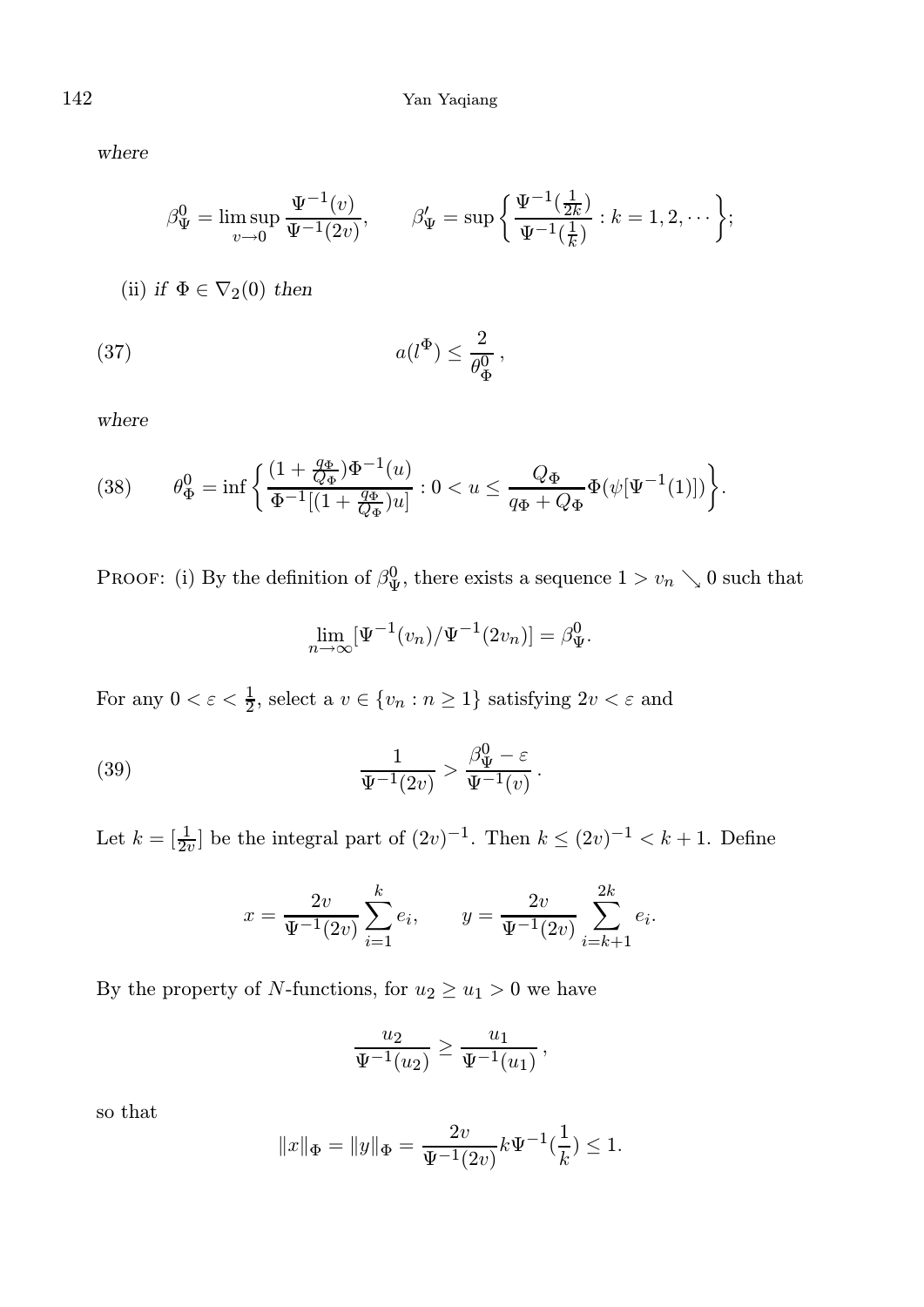On the other hand, one deduces from (39) that

$$
\begin{aligned} ||(|x| \vee |y|)||_{\Phi} &= ||x + y||_{\Phi} \\ &= \frac{2v}{\Psi^{-1}(2v)} 2k \Psi^{-1}(\frac{1}{2k}) \\ &> 2(\beta_{\Psi}^{0} - \varepsilon) \frac{v}{\Psi^{-1}(v)} 2k \Psi^{-1}(\frac{1}{2k}) \\ &\ge 2(\beta_{\Psi}^{0} - \varepsilon) \frac{1}{2(k+1)\Psi^{-1}(\frac{1}{2(k+1)})} 2k \Psi^{-1}(\frac{1}{2k}) \\ &> 2(\beta_{\Psi}^{0} - \varepsilon) \frac{k}{k+1} = 2(\beta_{\Psi}^{0} - \varepsilon)(1 - \frac{1}{k+1}) \\ &> 2(\beta_{\Psi}^{0} - \varepsilon)(1 - \varepsilon). \end{aligned}
$$

So that  $a(l^{\Phi}) \geq 2\beta_{\Psi}^0$  since  $\varepsilon$  is arbitrary.

Next we show  $a(l^{\Phi}) \geq 2\beta'_{\Psi}$ . In fact, for any fixed integer  $k \geq 1$ , let  $Z_k =$  $(0, 0, \dots, 0)$ , and  $X_k = [k\Psi^{-1}(\frac{1}{k})]^{-1}(1, 1, \dots, 1)$ , with  $\dim Z_k = \dim X_k = k$ . Define

$$
x_0 = (X_k, Z_k, Z_k, \cdots), \qquad y_0 = (Z_k, X_k, Z_k, \cdots).
$$

Then  $||x_0||_{\Phi} = ||y_0||_{\Phi} = 1$ , and

$$
\|(|x_0| \vee |y_0|)\|_{\Phi} = \frac{2\Psi^{-1}(\frac{1}{2k})}{\Psi^{-1}(\frac{1}{k})}.
$$

Therefore,

$$
a(l^{(\Phi)}) \ge \sup \left\{ \frac{2\Psi^{-1}(\frac{1}{2k})}{\Psi^{-1}(\frac{1}{k})} : k = 1, 2, \cdots \right\} = 2\beta'_{\Psi}.
$$

(ii) If  $\Phi \in \nabla_2(0)$ , then  $Q_{\Phi} < \infty$ . By Proposition 3.1, we have

(40) 
$$
1 < \theta_{\Phi}^0 \le 1 + \frac{q_{\Phi}}{Q_{\Phi}}.
$$

By (38) one finds that if  $0 < u \leq \frac{Q_{\Phi}}{q_{\Phi} + \zeta}$  $\frac{Q_{\Phi}}{q_{\Phi}+Q_{\Phi}}\Phi(\psi[\Psi^{-1}(1)]), \text{ then}$ 

$$
\theta_{\Phi}^0 \Phi^{-1} \Big[ \Big( 1 + \frac{q_{\Phi}}{Q_{\Phi}} \Big) u \Big] \le \Big( 1 + \frac{q_{\Phi}}{Q_{\Phi}} \Big) \Phi^{-1}(u).
$$

Put  $v = \Phi^{-1}\left[ (1 + \frac{q\Phi}{Q\Phi})u \right]$  in the above inequality, then

(41) 
$$
\Phi\left(\frac{\theta_{\Phi}^{0}Q_{\Phi}v}{q_{\Phi}+Q_{\Phi}}\right) \leq \frac{Q_{\Phi}}{q_{\Phi}+Q_{\Phi}}\Phi(v), \qquad 0 < v \leq \psi[\Psi^{-1}(1)].
$$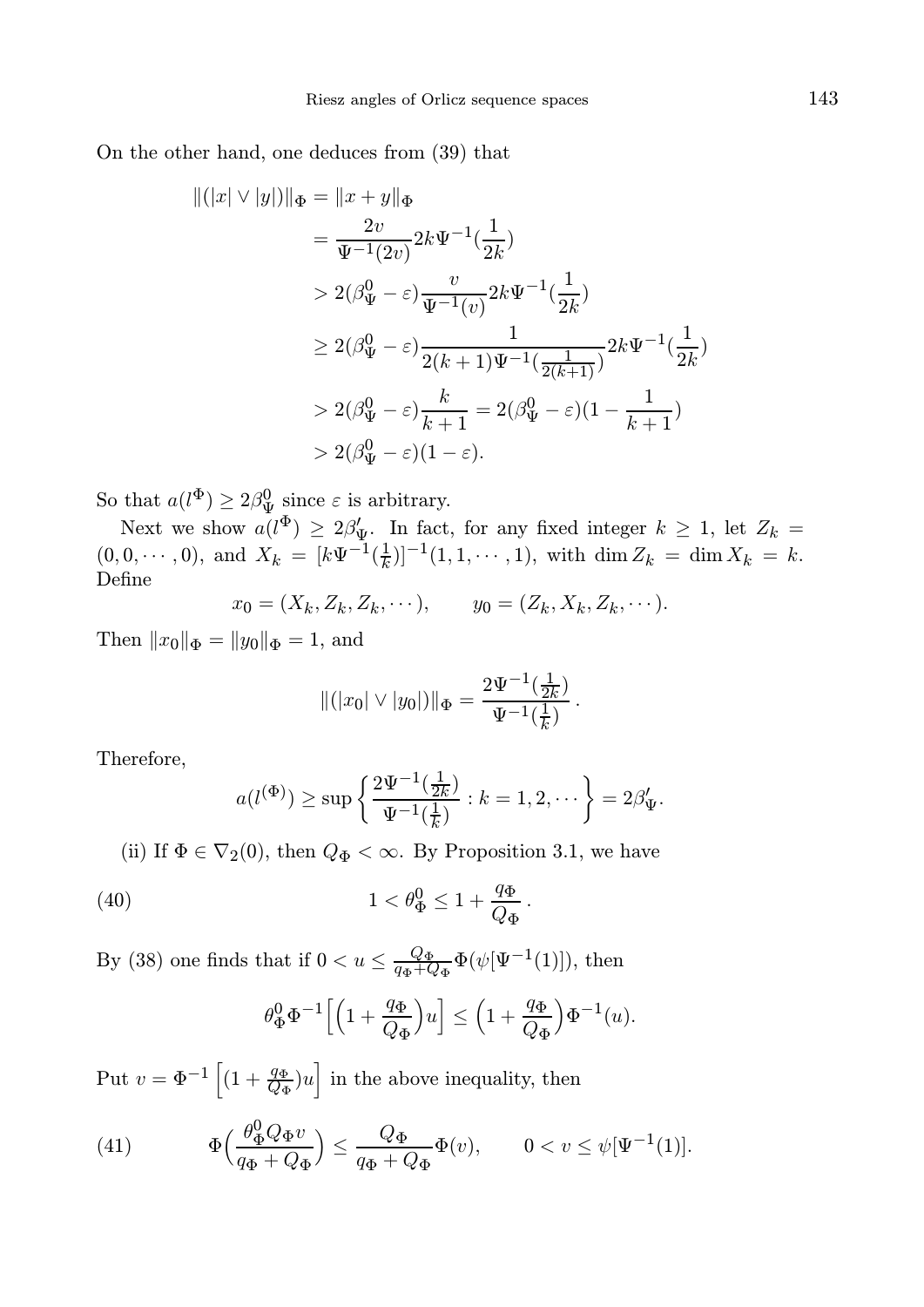### 144 Yan Yaqiang

Let  $x = (x(i)) \in S(l^{\Phi}), y = (y(i)) \in S(l^{\Phi}).$  We have  $q_{\Phi} < k \leq Q_{\Phi}$  and  $q_{\Phi} < h \leq Q_{\Phi}$  satisfying

(42) 
$$
\frac{1}{k}[1 + \rho_{\Phi}(kx)] = ||x||_{\Phi} = 1 = ||y||_{\Phi} = \frac{1}{h}[1 + \rho_{\Phi}(hy)].
$$

Clearly,

(43) 
$$
\max\left(\frac{k}{k+h}, \frac{h}{k+h}\right) \leq \frac{Q_{\Phi}}{q_{\Phi} + Q_{\Phi}}.
$$

Since

(44) 
$$
\frac{\Phi(\theta_{\Phi}^{0}b_{1}v)}{b_{1}\Phi(v)} \leq \frac{\Phi(\theta_{\Phi}^{0}b_{2}v)}{b_{2}\Phi(v)}
$$

for  $0 < b_1 \leq b_2$  and  $v > 0$  by the property of N-functions, it follows from (41) and (43) that

(45) 
$$
\Phi\left(\frac{\theta_{\Phi}^{0}kv}{k+h}\right) \leq \frac{k}{k+h}\Phi(v), \qquad \Phi\left(\frac{\theta_{\Phi}^{0}hv}{k+h}\right) \leq \frac{h}{k+h}\Phi(v)
$$

for  $0 < v \leq \psi[\Psi^{-1}(1)]$ . Note that  $\rho_{\Psi}[\phi(k|x|)] \leq 1$  and  $\rho_{\Psi}[\phi(h|y|)] \leq 1$ . Thus we have

(46) 
$$
\max(k|x(i)|, h|y(i)|) \leq \psi[\Psi^{-1}(1)]
$$

for any  $i \geq 1$ . Consequently, we deduce from (46), (45) and (42) that

$$
\begin{split} \|\theta^0_\Phi(|x|\vee|y|)\|_\Phi &\leq \frac{k+h}{kh}\bigg\{1+\rho_\Phi\bigg[\frac{\theta^0_\Phi kh}{k+h}(|x|\vee|y|)\bigg]\bigg\}\\ &\leq \frac{k+h}{kh}\bigg\{1+\sum_{i=1}^\infty\Phi\bigg(\frac{\theta^0_\Phi h}{k+h}k|x(i)|\bigg)\\ &\quad+\sum_{i=1}^\infty\Phi\bigg(\frac{\theta^0_\Phi k}{k+h}h|y(i)|\bigg)\bigg\}\\ &\leq \frac{k+h}{kh}\bigg\{1+\frac{h}{k+h}\rho_\Phi(kx)+\frac{k}{k+h}\rho_\Phi(hy)\bigg\}\\ &=2. \end{split}
$$

So that  $(37)$  holds. The proof is completed.  $\square$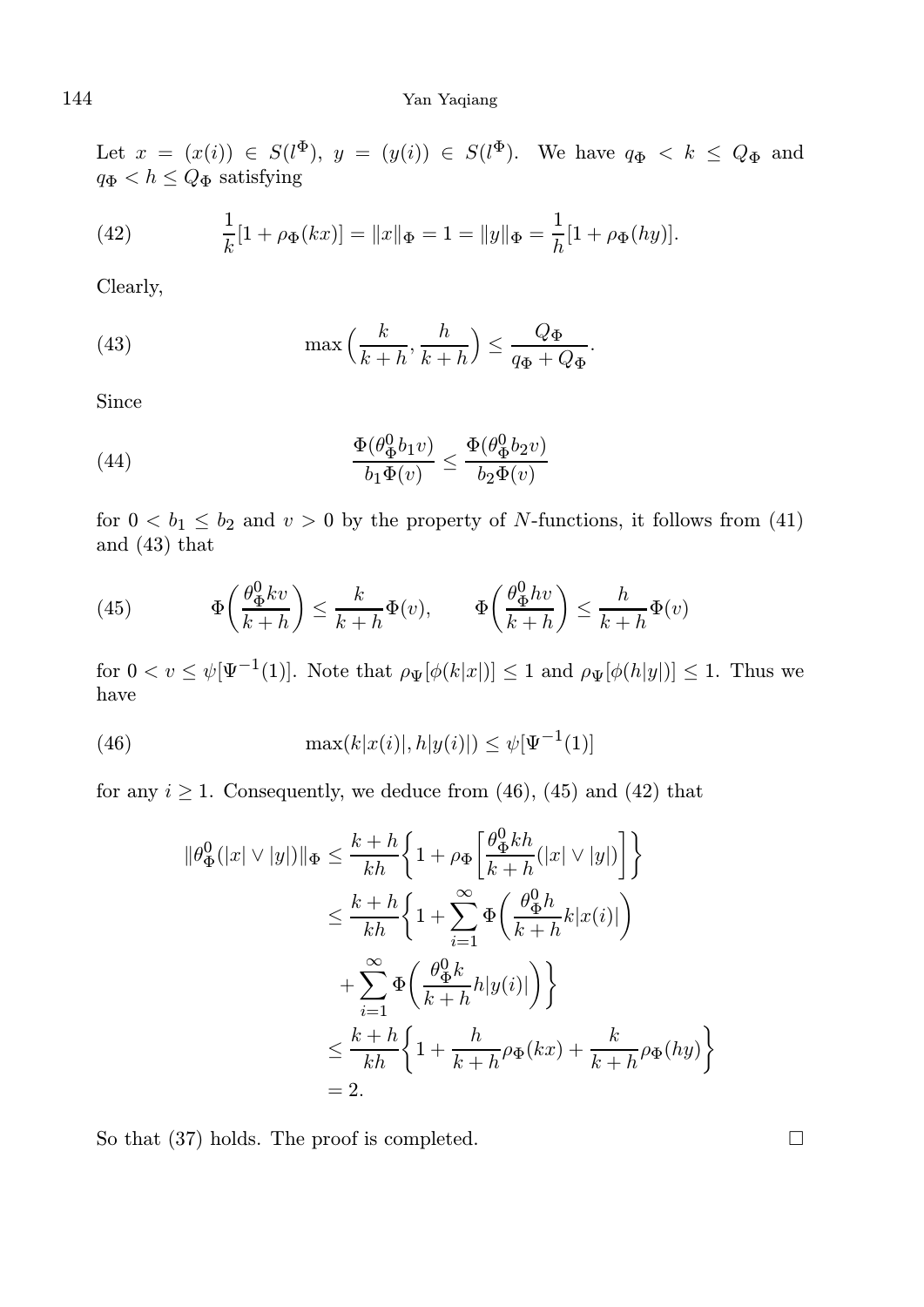**Corollary 3.4.**  $\Phi \in \nabla_2(0)$  if and only if  $a(l^{\Phi}) < 2$ .

PROOF: If  $\Phi \notin \nabla_2(0)$  then  $\Psi \notin \Delta_2(0)$ , therefore  $\beta_{\Psi}^0 = 1$ . Hence  $a(l^{\Phi}) = 2$  by Theorem 3.3(i). If  $\Phi \in \nabla_2(0)$ , then  $a(l^{\Phi}) < 2$  by (37) and (40).

The inverse function  $\Phi^{-1}(u)$  of an N-function is usually hard to be expressed, so it is still difficult to estimate Riesz angles directly by means of (36) and (37). In order to make the calculation practical, we introduce the following proposition. The proof is the same as that of Proposition 1.5 in [9], replacing 2 by  $c$ .

**Proposition 3.5.** For an N-function  $\Phi(u) = \int_0^{|u|} \phi(t) dt$  and  $c > 1$ , define

$$
\alpha_{\Phi}^{0}(c) = \liminf_{u \to 0} \frac{\Phi^{-1}(u)}{\Phi^{-1}(cu)}, \qquad \beta_{\Phi}^{0}(c) = \limsup_{u \to 0} \frac{\Phi^{-1}(u)}{\Phi^{-1}(cu)}.
$$

Then

(47) 
$$
c^{-\frac{1}{A_{\Phi}^0}} \leq \alpha_{\Phi}^0(c) \leq \beta_{\Phi}^0(c) \leq c^{-\frac{1}{B_{\Phi}^0}}
$$

where  $A^0_{\Phi}$  and  $B^0_{\Phi}$  are defined as in (2).

Example 3.6. Let a pair of N-functions be defined as in Example 2.5(23), i.e.,

$$
M(u) = e^{|u|} - |u| - 1
$$
 and  $N(v) = (1 + |v|) \ln(1 + |v|) - |v|$ .

Now we estimate  $a(l^M)$  and  $a(l^N)$ .

Since  $F_M(t) = \frac{t \dot{M}'(t)}{M(t)}$  $\frac{M(t)}{M(t)}$  is increasing on  $(0, \infty)$  ([9, Example 2.6]), we have

$$
a_M^* = \lim_{u \to 0} F_M(u) = 2,
$$
  

$$
b_M^* = F_M(u)|_{u = N'[N^{-1}(1)]} = F_M(u)|_{u=1} = \frac{e-1}{e-2},
$$

and

$$
a_N^* = F_N(v)|_{v=N^{-1}(1)} = F_N(v)|_{v=e-1} = e-1,
$$
  

$$
b_N^* = \lim_{v \to 0} F_N(v) = 2.
$$

It follows from Lemma 3.2 that

(48) 
$$
1.718 \approx e - 1 \le q_M \le Q_M \le 2;
$$

(49) 
$$
2 = a_M^* \le q_N \le Q_N \le b_M^* = \frac{e-1}{e-2} \approx 2.392.
$$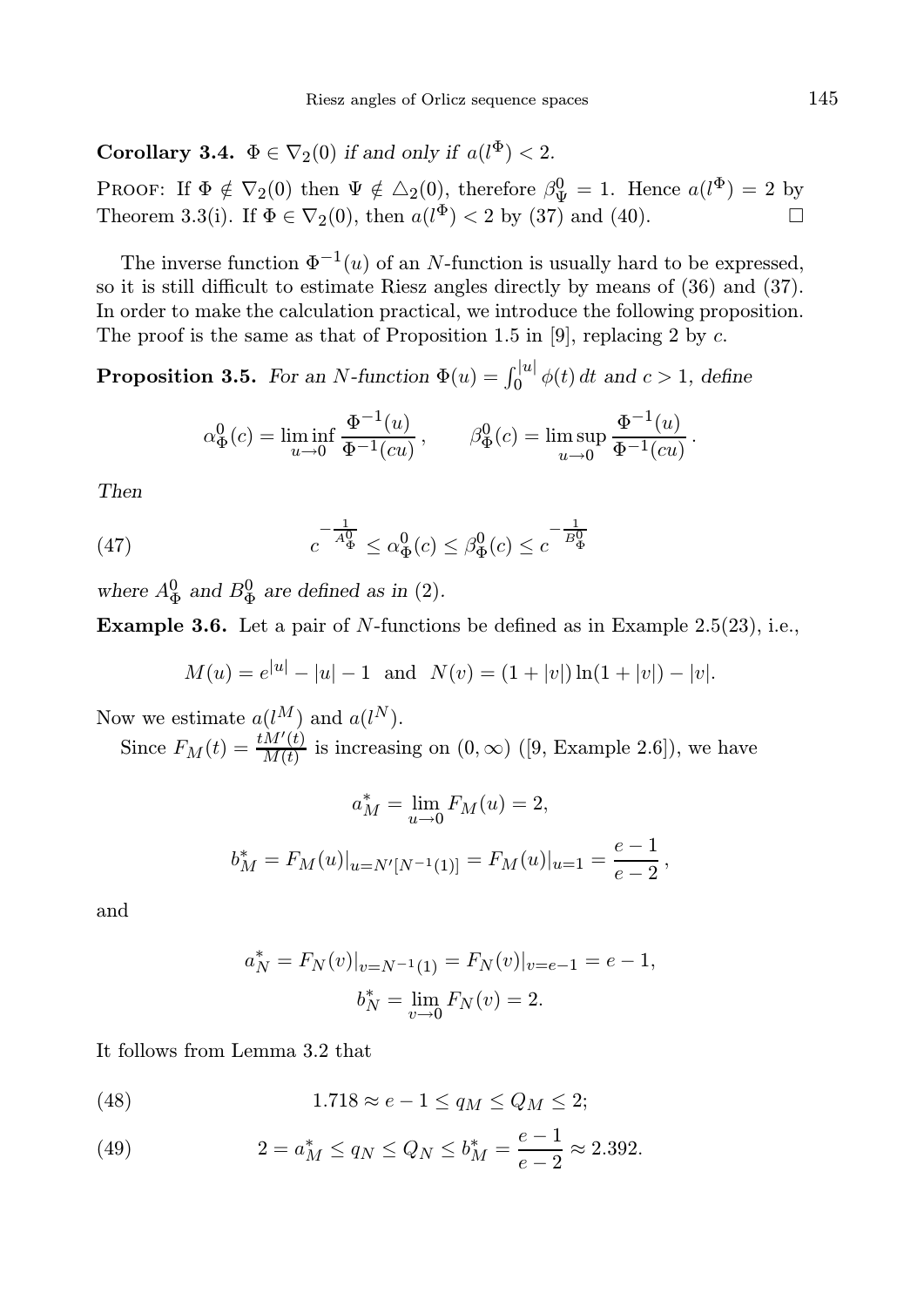### 146 Yan Yaqiang

Since  $G_M(c, u) = \frac{M^{-1}(u)}{M^{-1}(cu)}$  is also increasing on  $(0, \infty)$  by Proposition 1.4, where  $c = 1 + \frac{q_M}{Q_M}$ , we get

$$
\theta_M^0 = \lim_{u \to 0} \frac{(1 + \frac{q_M}{Q_M})M^{-1}(u)}{M^{-1}[(1 + \frac{q_M}{Q_M})u]} = \left(1 + \frac{q_M}{Q_M}\right)\left(1 + \frac{q_M}{Q_M}\right)^{-\frac{1}{2}} = \sqrt{\left(1 + \frac{q_M}{Q_M}\right)}
$$
  
\n
$$
\geq 1.3635
$$

by Proposition 3.5  $(A_M^0 = B_M^0 = C_M^0 = 2)$ .

On the other hand,  $F_N(v)$  is decreasing on  $(0, \infty)$ , it follows also from Proposition 1.4 that  $G_N(v) = \frac{N^{-1}(v)}{N^{-1}(2v)}$  is decreasing, and so

$$
2\beta'_N = 2\beta_N^0 = \frac{1}{\alpha_M^0} = 2^{\frac{1}{C_M^0}} = \sqrt{2}.
$$

By  $(36)$  and  $(37)$  we have

(50) 
$$
1.414 \approx \sqrt{2} \le a(l^M) \le \frac{2\sqrt{2}}{\sqrt{3}} \approx 1.469.
$$

Finally we estimate  $a(l^N)$ . Note that the index function  $G_N\left((1+\frac{q_N}{Q_N}),v\right)$ (take  $c = 1 + \frac{q_N}{Q_N}$  in Proposition 1.4) is monotonically decreasing, hence we have (see Lemma 3.5)

$$
\theta_N^0 = \frac{(1 + \frac{q_N}{Q_N})N^{-1}(v)}{N^{-1}[(1 + \frac{q_N}{Q_N})v]} \Big|_{v = \frac{Q_N}{q_N + Q_N}} N(M'[M^{-1}(1)])
$$
\n
$$
\geq \frac{(1 + \frac{q_N}{Q_N})N^{-1}(v)}{N^{-1}[(1 + \frac{q_N}{Q_N})v]} \Big|_{v = \frac{b_M^*}{a_M^* + b_M^*}} N(M'[M^{-1}(1)])
$$
\n
$$
\approx \frac{(1 + \frac{q_N}{Q_N})N^{-1}(v)}{N^{-1}[(1 + \frac{q_N}{Q_N})v]} \Big|_{v = 0.77118}
$$
\n
$$
\geq \frac{(1 + \frac{a_M^*}{b_M^*})N^{-1}(v)}{N^{-1}[(1 + \frac{a_M^*}{b_M^*})v]} \Big|_{v = 0.77118}
$$
\n
$$
\approx 1.26502.
$$

Because

$$
2\beta_M^0 \le 2\beta_M' = 2\frac{M^{-1}(\frac{1}{2})}{M^{-1}(1)} \approx 1.4966,
$$